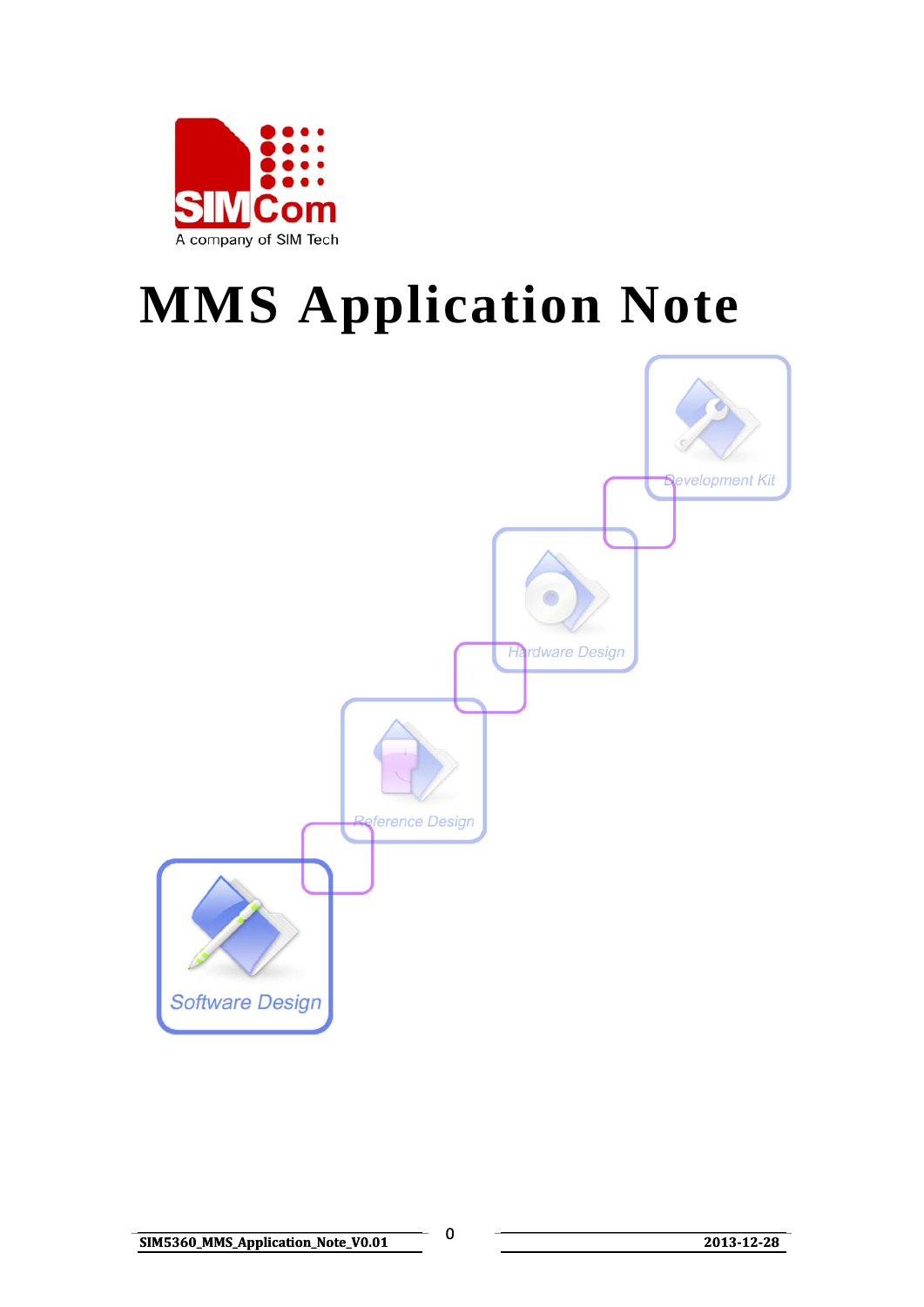| <b>Document Title:</b> | <b>SIM5360 MMS Application Note</b> |  |
|------------------------|-------------------------------------|--|
| <b>Version:</b>        | 0.01                                |  |
| Date:                  | 2014-02-24                          |  |
| <b>Status:</b>         | Developing                          |  |
| <b>Document ID:</b>    | SIM5360_MMS_Application_Note_V0.01  |  |

#### **General Notes**

Simcom offers this information as a service to its customers, to support application and engineering efforts that use the products designed by Simcom. The information provided is based upon requirements specifically provided to Simcom by the customers. Simcom has not undertaken any independent search for additional relevant information, including any information that may be in the customer's possession. Furthermore, system validation of this product designed by Simcom within a larger electronic system remains the responsibility of the customer or the customer's system integrator. All specifications supplied herein are subject to change.

#### **Copyright**

This document contains proprietary technical information which is the property of SIMCOM Limited., copying of this document and giving it to others and the using or communication of the contents thereof, are forbidden without express authority. Offenders are liable to the payment of damages. All rights reserved in the event of grant of a patent or the registration of a utility model or design. All specification supplied herein are subject to change without notice at any time.

*Copyright © Shanghai SIMCom Wireless Solutions Ltd. 2013*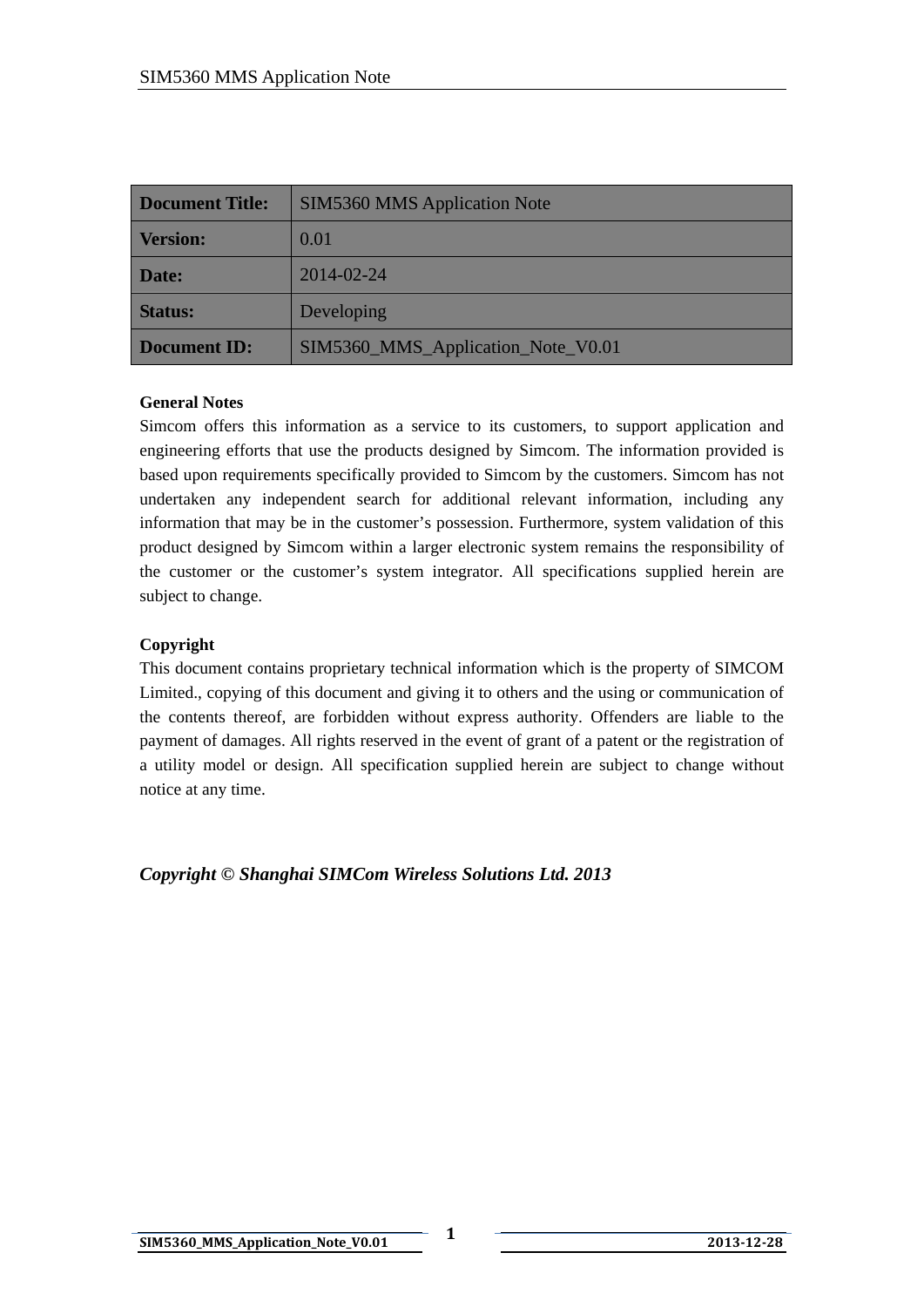# <span id="page-2-0"></span>**Version History**

| <b>Version</b>    | <b>Chapter</b>     | <b>Comments</b> |
|-------------------|--------------------|-----------------|
| V <sub>0.01</sub> | <b>New Version</b> |                 |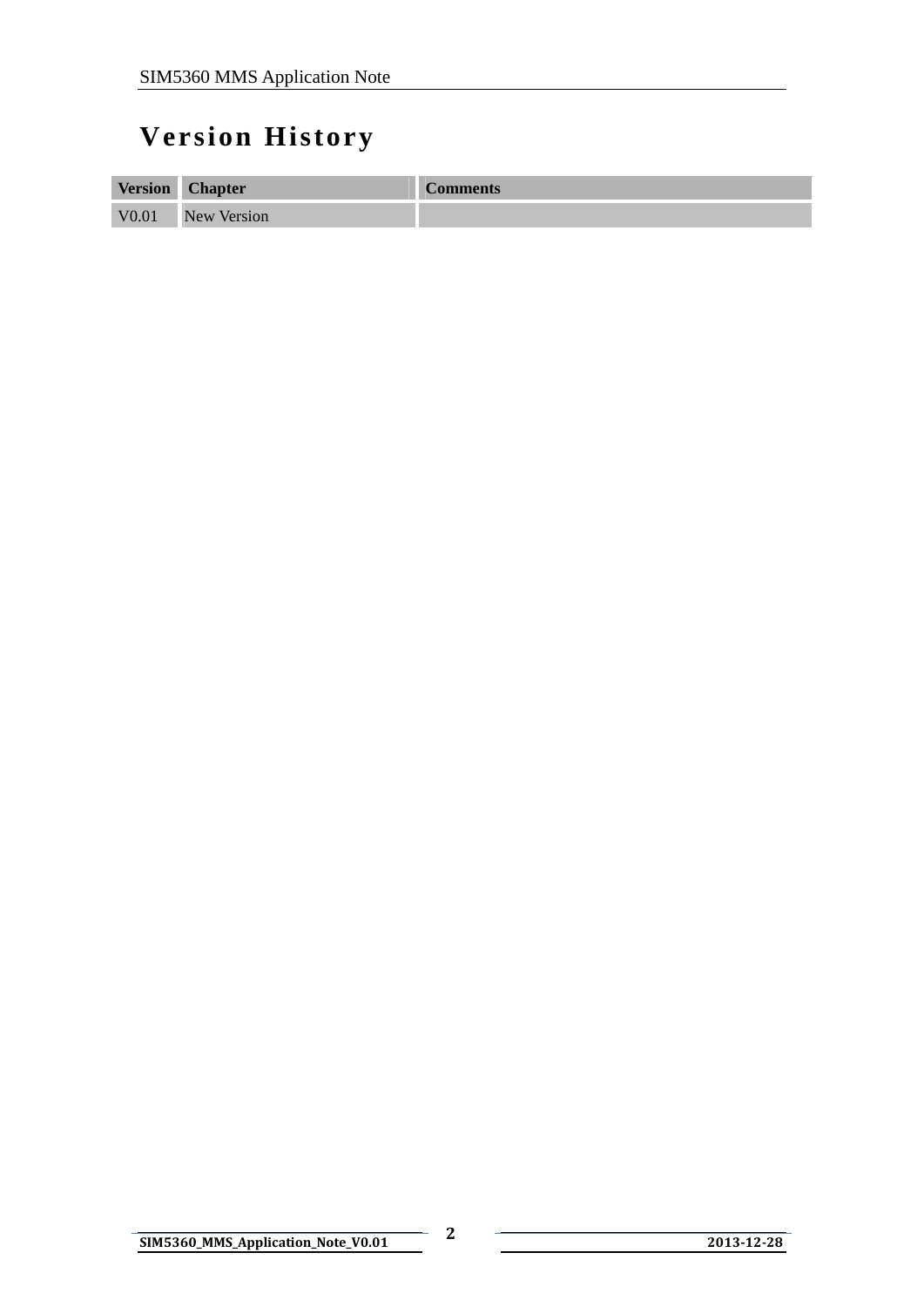# <span id="page-3-0"></span>Contents

| 1.  |  |
|-----|--|
|     |  |
|     |  |
|     |  |
| 2.  |  |
|     |  |
|     |  |
|     |  |
|     |  |
|     |  |
| 3.  |  |
|     |  |
|     |  |
|     |  |
|     |  |
|     |  |
|     |  |
|     |  |
|     |  |
|     |  |
|     |  |
|     |  |
| 4.  |  |
|     |  |
|     |  |
|     |  |
| 5.  |  |
|     |  |
|     |  |
|     |  |
| 6.  |  |
| 7.  |  |
| 8.  |  |
| 9.  |  |
|     |  |
|     |  |
| 10. |  |
| 11. |  |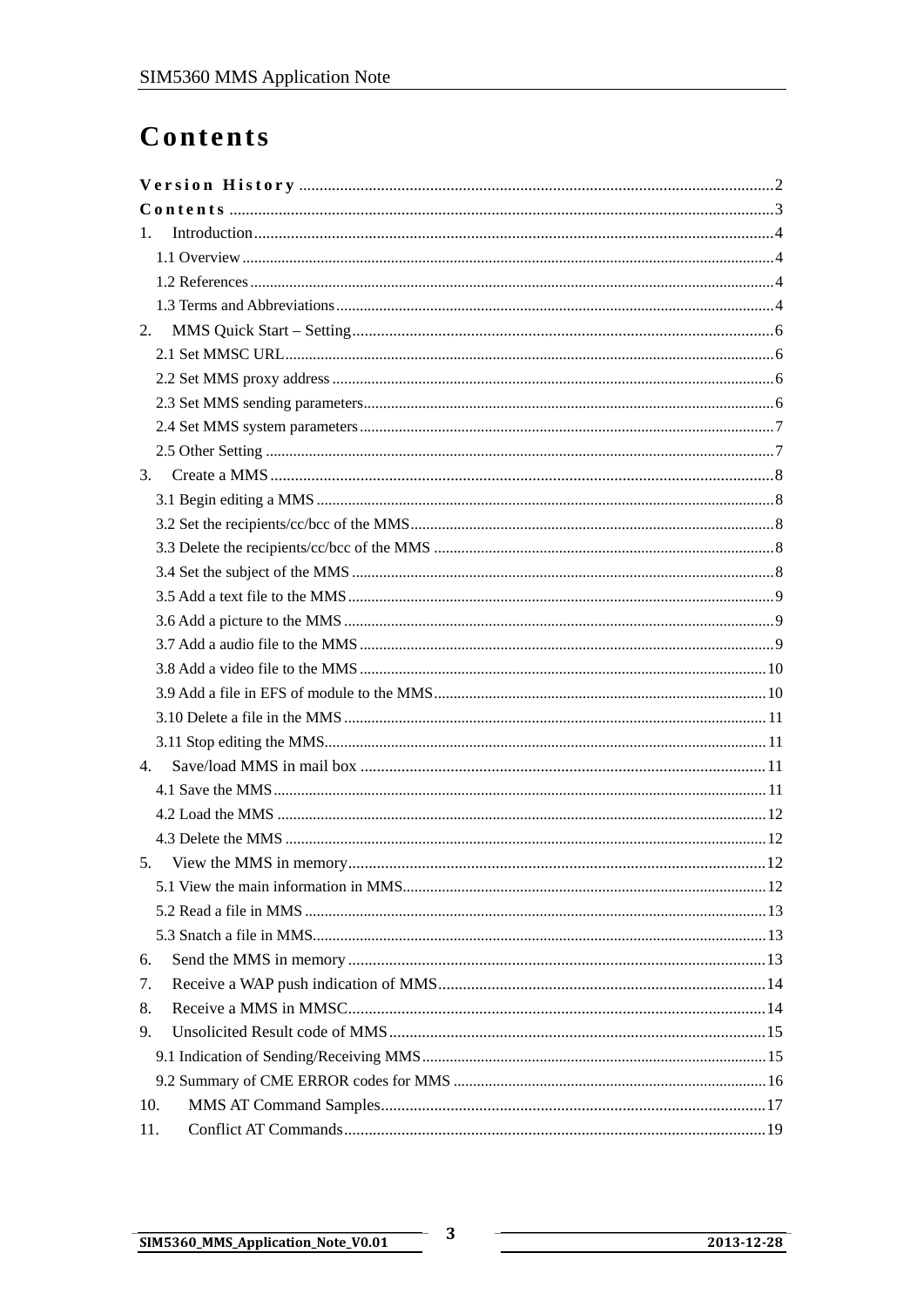# <span id="page-4-0"></span>**1. Introduction**

### **1.1 Overview**

This document gives the usage of SIM52XX MMS functions, user can get useful information about the SIM52XX MMS functions quickly through this document.

The MMS functions are provided in AT command format, and they are designed for customers to design their MMS applications easily. User can access these MMS AT commands through UART/ USB interface which communicates with SIM52XX module.

#### **SIM52XX MMS features:**

- Basic MMS editing functions.
- Support attachment of UNICODE/UTF8/ASCII format text file.
- z Support attachment of JPG/GIF/TIFF/PNG/MIDI/WAV/AMR/MPEG format file
- Support adding attachments from inner EFS or external MCU.
- Support manual maximum MMS size setting required by operator.
- Support HTTP/WAP protocol to transfer MMS.

### **1.2 References**

The present document is based on the following documents:

[1] SIMCOM\_SIM5360\_ATC\_EN\_V0.05.doc.

### **1.3 Terms and Abbreviations**

For the purposes of the present document, the following abbreviations apply:

- AT ATtention; the two-character abbreviation is used to start a command line to be sent from TE/DTE to TA/DCE
- CSD Circuit Switched Data
- DCE Data Communication Equipment; Data Circuit terminating Equipment
- DCS Digital Cellular Network
- DTE Data Terminal Equipment
- DTMF Dual Tone Multi–Frequency
- EDGE Enhanced Data GSM Environment
- EGPRS Enhanced General Packet Radio Service
- GPIO General–Purpose Input/Output
- GPRS General Packet Radio Service
- GSM Global System for Mobile communications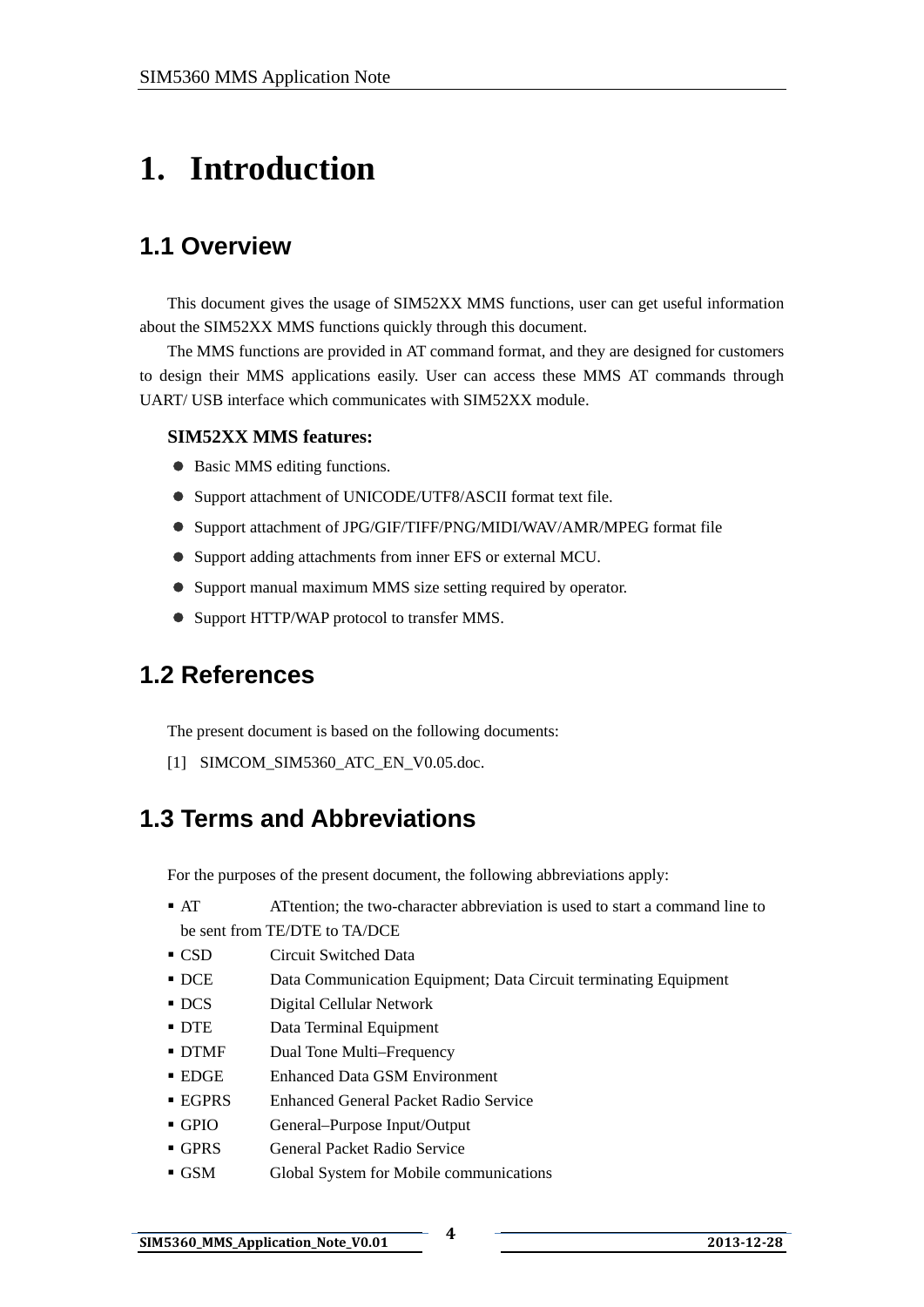- HSDPA High Speed Downlink Packet Access
- HSUPA High Speed Uplink Packet Access
- I2C Inter–Integrated Circuit
- IMEI International Mobile station Equipment Identity
- **IMSI** International Mobile Subscriber Identity
- ME Mobile Equipment
- MMS Multimedia message system
- MO Mobile–Originated
- MS Mobile Station
- MT Mobile–Terminated; Mobile Termination
- PCS Personal Communication System
- PDU Protocol Data Unit
- **PIN** Personal Identification Number
- PUK Personal Unlock Key
- SIM Subscriber Identity Module
- SMS Short Message Service
- SMS–SC Short Message Service Service Center
- TA Terminal Adaptor; e.g. a data card (equal to DCE)
- TE Terminal Equipment; e.g. a computer (equal to DTE)
- UE User Equipment
- UMTS Universal Mobile Telecommunications System
- URL Uniform resource locator
- USIM Universal Subscriber Identity Module
- WCDMA Wideband Code Division Multiple Access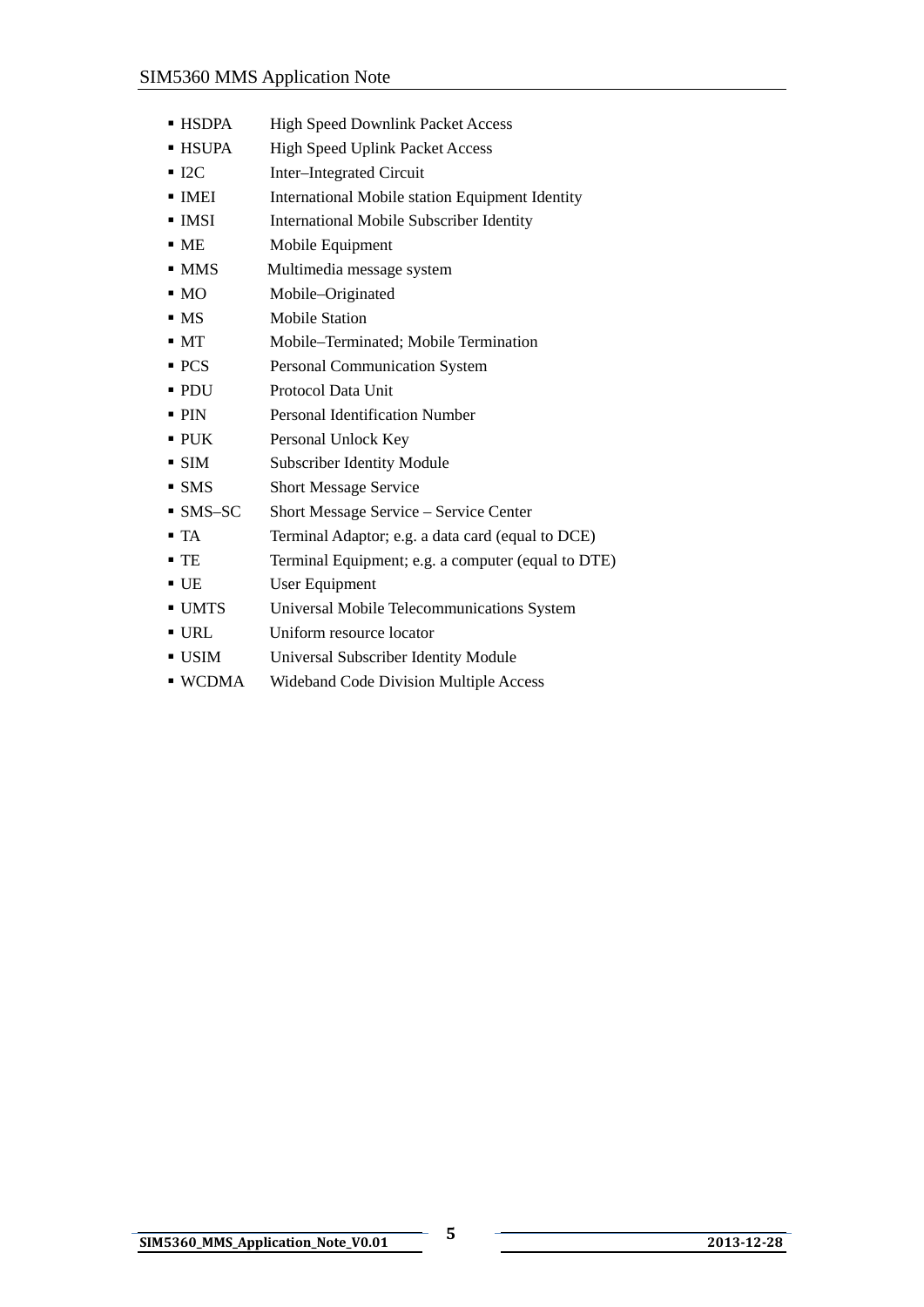# <span id="page-6-0"></span>**2. MMS Quick Start – Setting**

The purpose of this section is to help get you start with MMS setting.

### **2.1 Set MMSC URL**

Usually the MMSC URL is a HTTP URL, like [http://192.168.1.2:7082/xst=test.](http://192.168.1.2:7082/xst=test) When using the AT+CMMSCURL command, just use the URL without [HTTP://](http:///) part as the parameter. Following is the MMSC URL setting example:

*AT+CMMSCURL="192.168.1.2:7082/xst=test"* 

### **2.2 Set MMS proxy address**

 Sim52XX MMS module supports two types of MMS proxy(WAP and HTTP), Both MMS proxy use standard IP address and port, So the setting is very easy:

◆ Set MMS proxy using WAP method:

*AT+CMMSPROTO=0, "192.168.1.2", 7084* 

 The first parameter "0" means using WAP method, and the following two parameters mean the MMS proxy address is "192.168.1.2", and it's UDP port is 7084.

Set MMS proxy using HTTP method:

*AT+CMMSPROTO=1,"192.168.1.2", 7082* 

 The first parameter "1" means using HTTP method, and the following two parameters mean the MMS proxy address is "192.168.1.2", and it's TCP listening port is 7082.

 How ever, user doesn't need to set both WAP and HTTP MMS proxy addresses. When user operates MMS, one method is enough. For compatibility reason, we recommend user to use HTTP method.

### **2.3 Set MMS sending parameters**

When sending a MMS, user can set the sending parameters like following: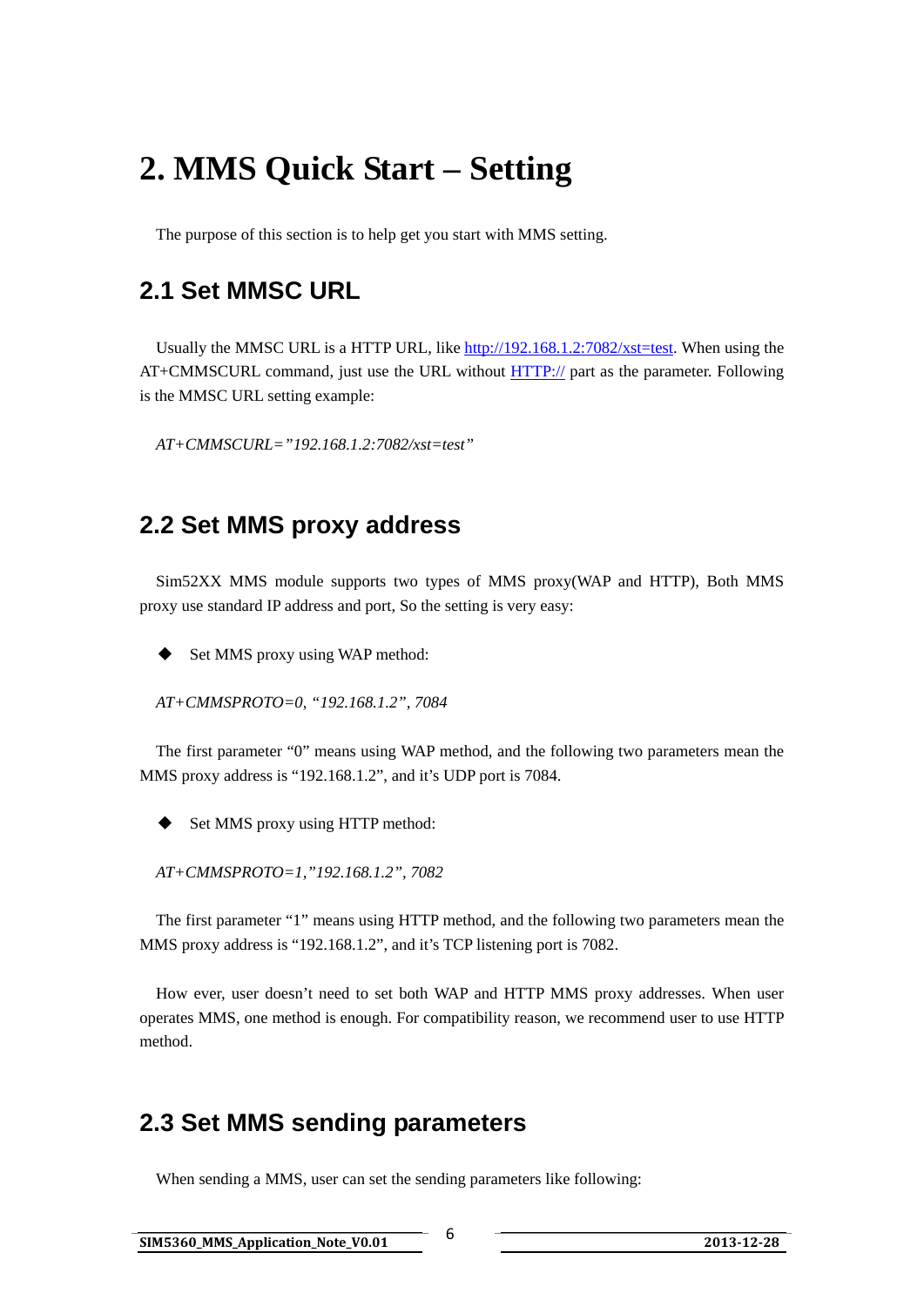#### <span id="page-7-0"></span>*AT+CMMSSENDCFG=2,3,1,1,2,4*

This AT command supports setting six parameters, and they include the following setting:

- $\triangleright$  The valid time of MMS
- $\triangleright$  The priority of MMS
- $\triangleright$  Whether need delivery report
- $\triangleright$  Whether need read report
- $\triangleright$  Whether to show the address of the sender
- $\triangleright$  The class of MMS

 Each parameter has it's own range, for detailed description, please refer to the corresponding MMS AT command document<sup>[1]</sup>.

### **2.4 Set MMS system parameters**

 This AT command supports setting four parameters, and Usually only the first parameter needs to be set. The setting example is in the following:

```
 AT+CMMSSYSSET=102400
```
 For different region, this parameter means the maximum MMS PDU size supported by the carrier, and the default maximum MMS PDU size is 307200.

# **2.5 Other Setting**

 For MMS needs to communicate with MMSC through PS region, the following setting needs to be done:

*AT+CGSOCKCONT=1,"IP","myasn"* 

In this example, the first parameter is the profile number of CGSOCKCONT, and "IP" is the protocol stack type that MMS will use. "myasn" is the ASN that will be used for PDP activation, this parameter should be set to the real ASN string set by carrier.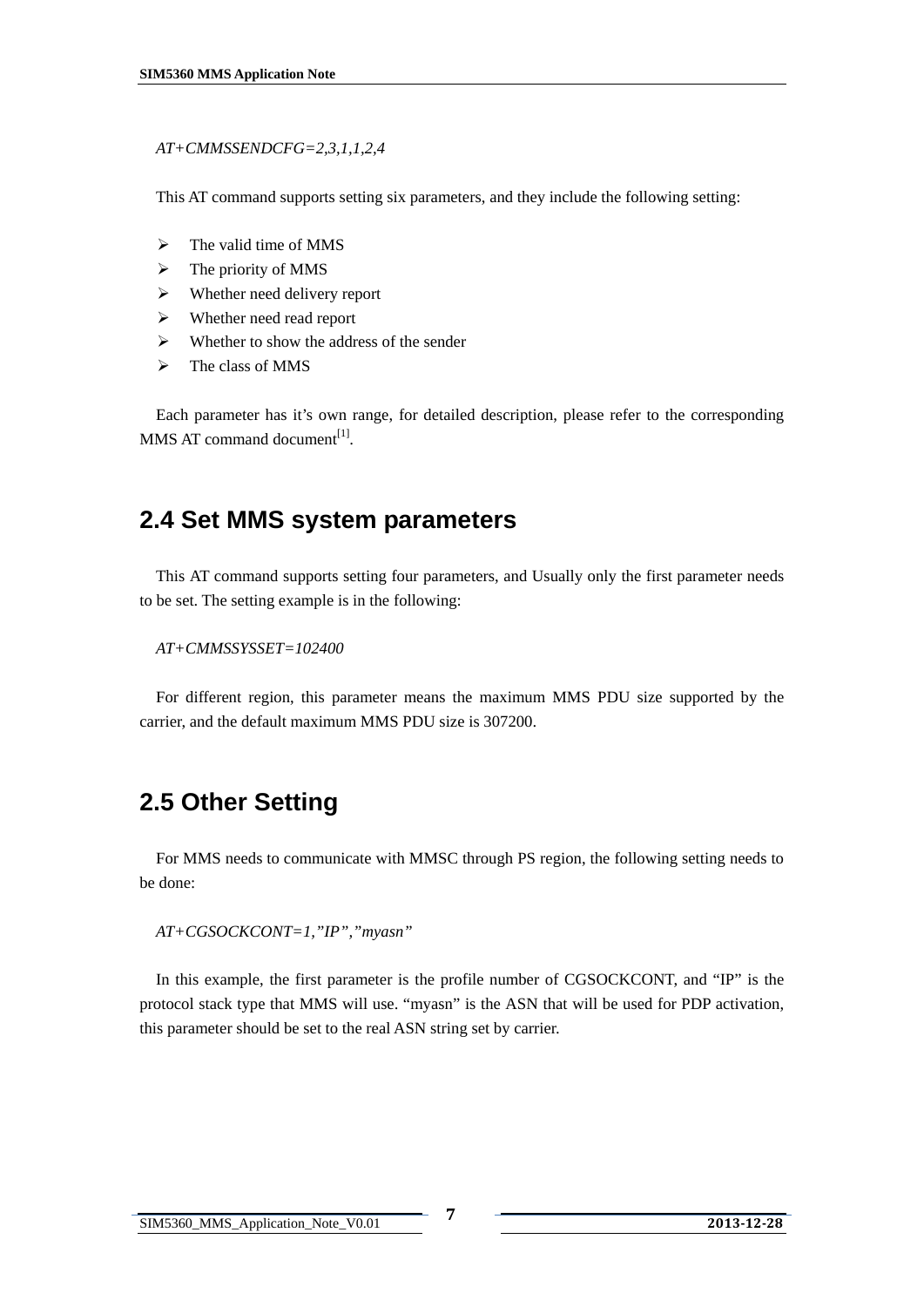# <span id="page-8-0"></span>**3. Create a MMS**

# **3.1 Begin editing a MMS**

The following begins editing a new MMS:

```
AT+CMMSEDIT=1
```
 After calling this command, MMS module will create a new empty MMS in the memory. Whenever the  $AT+CMMSEDIT$  command is called, any MMS content in the memory will be lost. So before calling *AT+CMMSEDIT=(0 or 1)*, make sure you have saved the MMS you wanted using *AT+CMMSSAVE=(0 or 1)*.

## **3.2 Set the recipients/cc/bcc of the MMS**

The following AT commands add two recipients, a copy recipient and a secure copy recipient:

*AT+CMMSRECP="15032184336" AT+CMMSRECP=" s2@gmail.com" AT+CMMSCC="13311837651" AT+CMMSBCC="15034209886"* 

## **3.3 Delete the recipients/cc/bcc of the MMS**

The following AT commands delete two recipients, a copy recipient and a secure copy recipient:

*AT+CMMSDELRECP="15032184336" AT+CMMSDELRECP=" s2@gmail.com" AT+CMMSDELCC="13311837651" AT+CMMSDELBCC="15034209886"* 

## **3.4 Set the subject of the MMS**

```
 AT+CMMSDOWN="TITLE",10 
 >test title 
 OK
```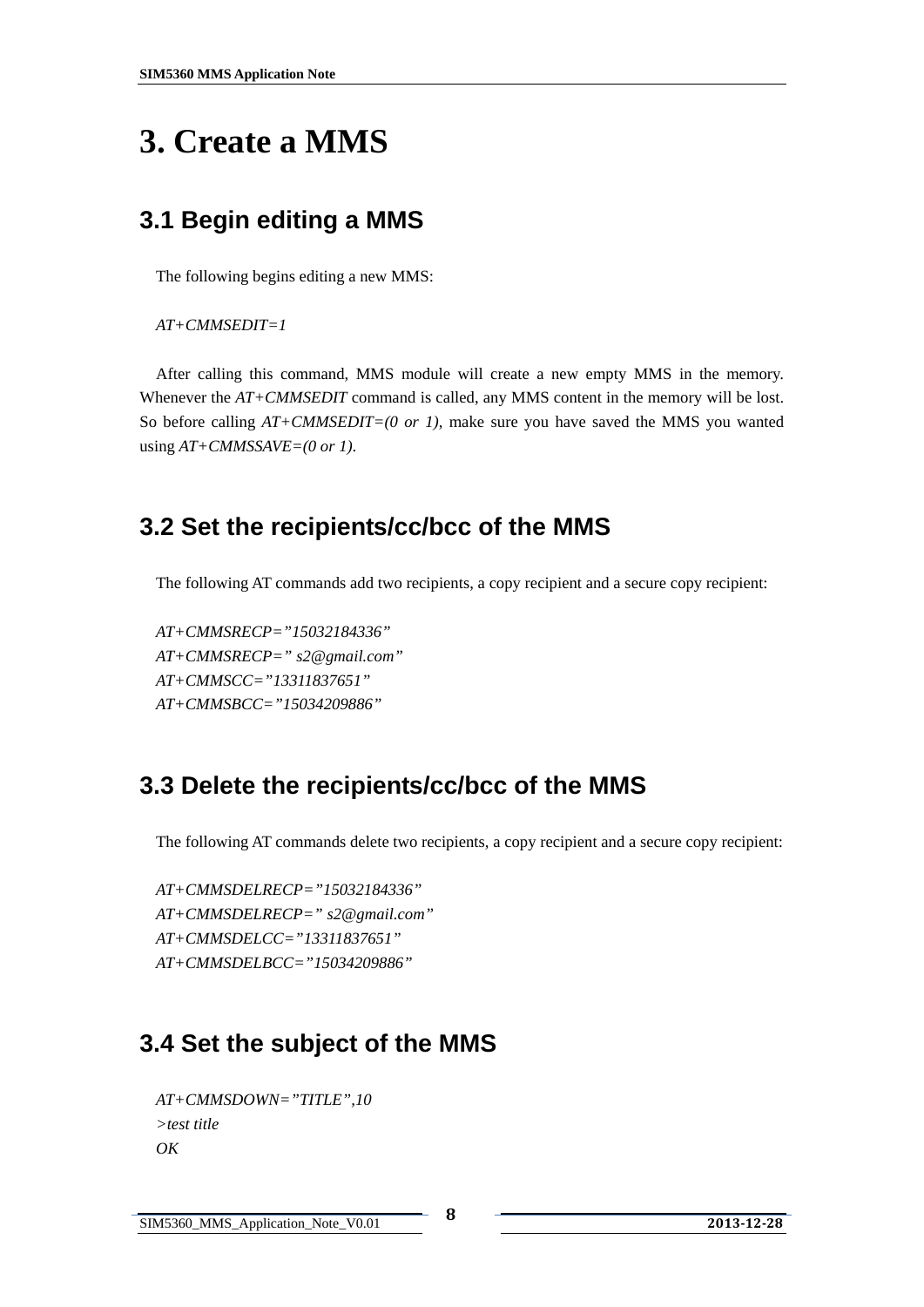<span id="page-9-0"></span> This command can be separated to two steps: first, input *AT+CMMSDOWN="TITLE",10* , It means user wants to input a title of 10 bytes. If the MMS is editable now, it will output > to client, Then user inputs the content of the title, like *test title* in this example.

 If user wants to input a subject of UCS2 format, The "FFFE" or "FEFF" (0xFFFE or 0xFEFF) must be added in front of the title content indicating the endian type of the UCS2.

#### **3.5 Add a text file to the MMS**

 User can add a text file to the MMS up to the maximum PDU size set in AT+CMMSSYSSET. Following is the example:

 *AT+CMMSDOWN="TEXT",1000,"t1.txt" >…(text file content of 1000 bytes) OK* 

This command is similar to the previous setting the subject, and it can be separated to two steps too: first, input  $AT+CMMSDOWN= "TEXT", 1000," 1.txt",$  It means user wants to add a text file of 1000 bytes, and it's file name is "t1.txt". If the MMS is editable now, it will output > to client, Then user inputs the content of the file.

 If user wants to input a text of UCS2 format, the "FFFE" or "FEFF" (0xFFFE or 0xFEFF) must be contained in front of the file content indicating the endian type of the UCS2.

#### **3.6 Add a picture to the MMS**

 User can add a picture file to the MMS up to the maximum PDU size set in AT+CMMSSYSSET. Following is the example:

 *AT+CMMSDOWN="PIC",1000,"t1.jpg" >…(picture file content of 1000 bytes) OK* 

This command is similar to the previous adding a text file, and it can be separated to two steps too: first, input *AT+CMMSDOWN="PIC",1000,"t1.jpg"* , It means user wants to add a jpeg file of 1000 bytes, and it's file name is "t1.jpg". If the MMS is editable now, it will output > to client, Then user inputs the content of the file.

#### **3.7 Add a audio file to the MMS**

User can add a video file to the MMS up to the maximum PDU size set in AT+CMMSSYSSET.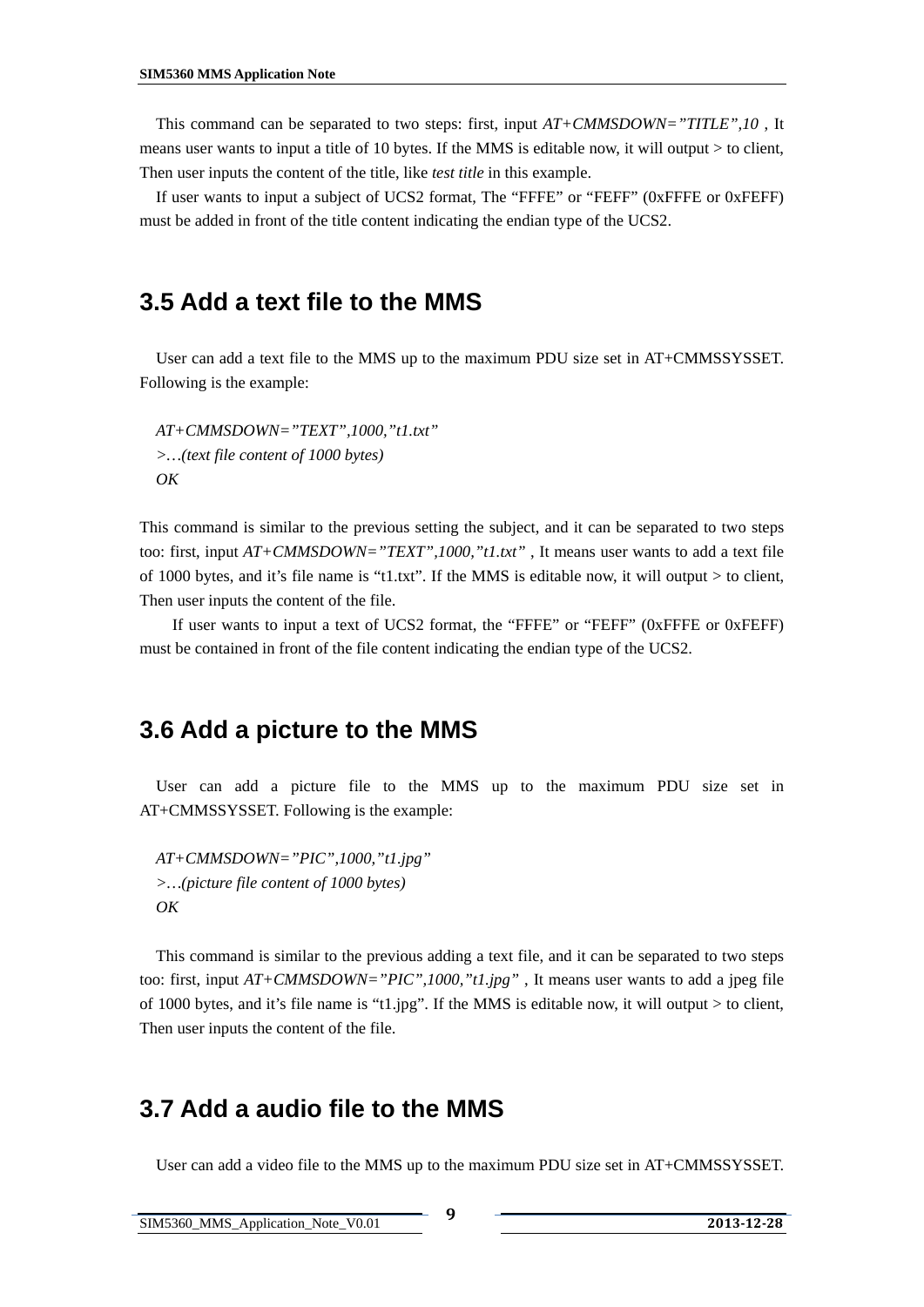<span id="page-10-0"></span>Following is the example:

 *AT+CMMSDOWN="AUDIO",10000,"t1.amr" >…(amr file content of 10000 bytes) OK* 

This command is similar to the previous adding a text file, and it can be separated to two steps too: first, input *AT+CMMSDOWN="AUDIO",10000,"t1.amr"* , It means user wants to add a jpeg file of 10000 bytes, and it's file name is "t1.amr". If the MMS is editable now, it will output  $>$  to client, Then user inputs the content of the file.

#### **3.8 Add a video file to the MMS**

 User can add a video file to the MMS up to the maximum PDU size set in AT+CMMSSYSSET. Following is the example:

 *AT+CMMSDOWN="VIDEO",10000,"t1.3pg" >…(video file content of 10000 bytes) OK* 

This command is similar to the previous adding a text file, and it can be separated to two steps too: first, input *AT+CMMSDOWN="VIDEO",10000,"t1.3pg"* , It means user wants to add a jpeg file of 10000 bytes, and it's file name is "t1.3pg". If the MMS is editable now, it will output  $>$  to client, Then user inputs the content of the file.

#### **3.9 Add a file in EFS of module to the MMS**

 User can add a file(text, pic, audio, video) to the MMS up to the maximum PDU size set in AT+CMMSSYSSET. Following is the example:

 *AT+CMMSDOWN="FILE",1,"t1.txt" AT+CMMSDOWN="FILE",2,"t1.jpg" AT+CMMSDOWN="FILE",3,"t1.amr" AT+CMMSDOWN="FILE",6,"t1.3pg"* 

This command is used to add a file in the EFS of the module to the editing MMS. For this example, it adds four files to the MMS (c:\t1.txt, c:\Picture\t1.jpg, c:\Video\t1.amr, d:\Video\t1.3gp). The first parameter "FILE" means user wants to add a file in module EFS to the editing MMS. The second parameter represents the directory that contains the file in EFS. The third parameter represents the name of the file to be added.

Currently, only the following file extensions are supported: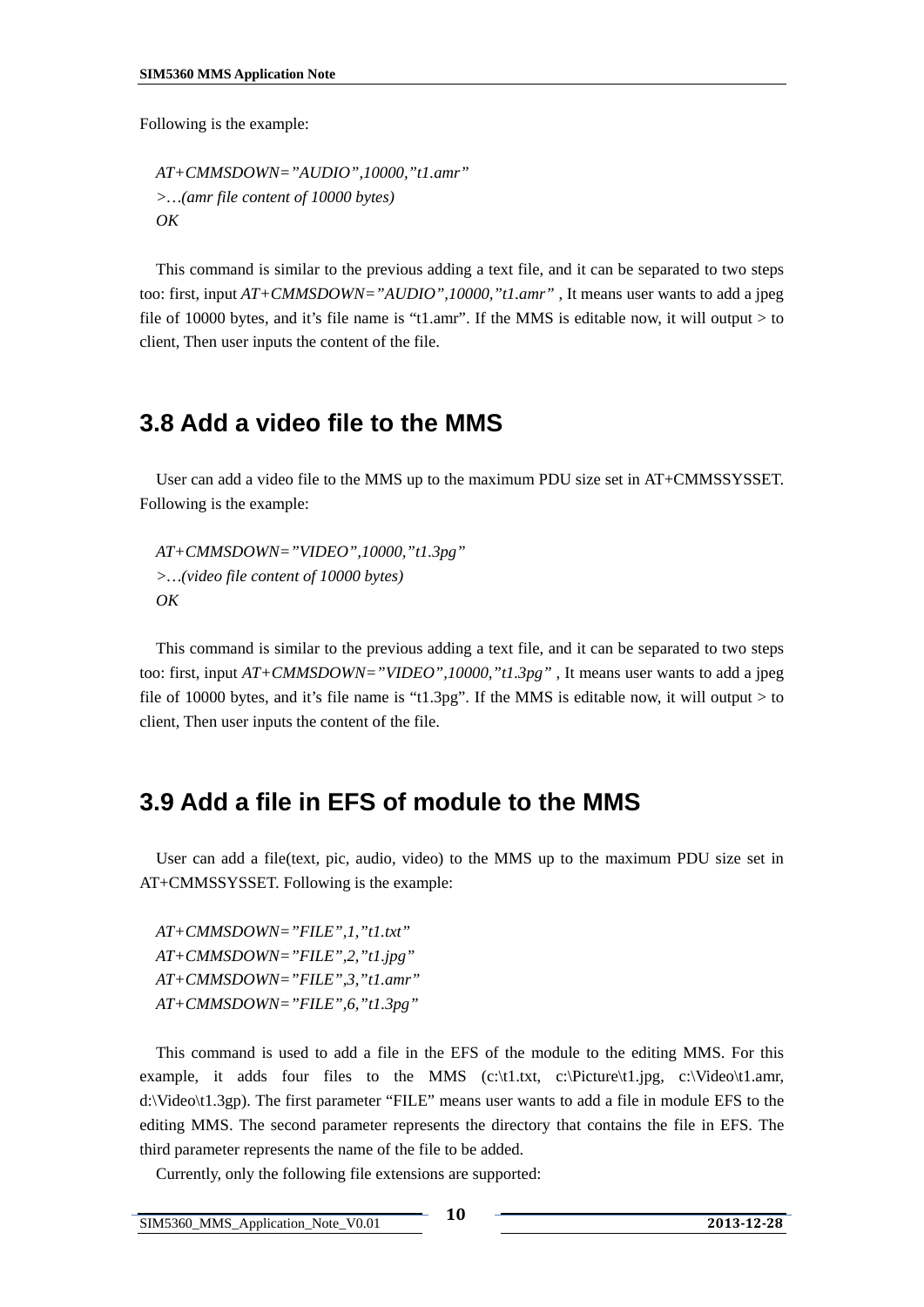<span id="page-11-0"></span>.txt;.htm;.html;.jpg;.jpeg;.gif;.png;.mid;.midi;.wav;.amr;.mp3;.mpeg;.mpg;.mp4;.3gpp;.3gp;

#### **3.10 Delete a file in the MMS**

User can delete a file in the MMS. Following is the example:

*AT+CMMSDELFILE=<index>* 

This command is used to delete a file in the MMS. The parameter *<index>* means user wants to delete the *<index>* file in the MMS. This parameter depends on how many files contained in the MMS , and it range is 0 to (number of files -1). For example, if user wants to delete the third file in the MMS, the AT command should be *AT+CMMSDELFILE=2.*

#### **3.11 Stop editing the MMS**

The following stops editing the MMS:

*AT+CMMSEDIT=0* 

 After calling this command, MMS module will empty the MMS in the memory, and any MMS editing operation will be forbidden. Whenever the *AT+CMMSEDIT* command is called, any MMS content in the memory will be lost. So before calling *AT+CMMSEDIT=(0 or 1)*, make sure you have saved the MMS you wanted using *AT+CMMSSAVE=(0 or 1)*.

# **4. Save/load MMS in mail box**

#### **4.1 Save the MMS**

User can save an edited or received MMS into the mail box using the following command:

#### *AT+CMMSSAVE=<index>*

This command saves the MMS in memory to mail box *<index>*. Totally, there are two mail boxes in MMS module (0 and 1), and the only parameter of this command represents the mail box number that the MMS needs to be saved in. For example, if user wants to save the mms to the second mail box, the AT command should be *AT+CMMSSAVE=1*.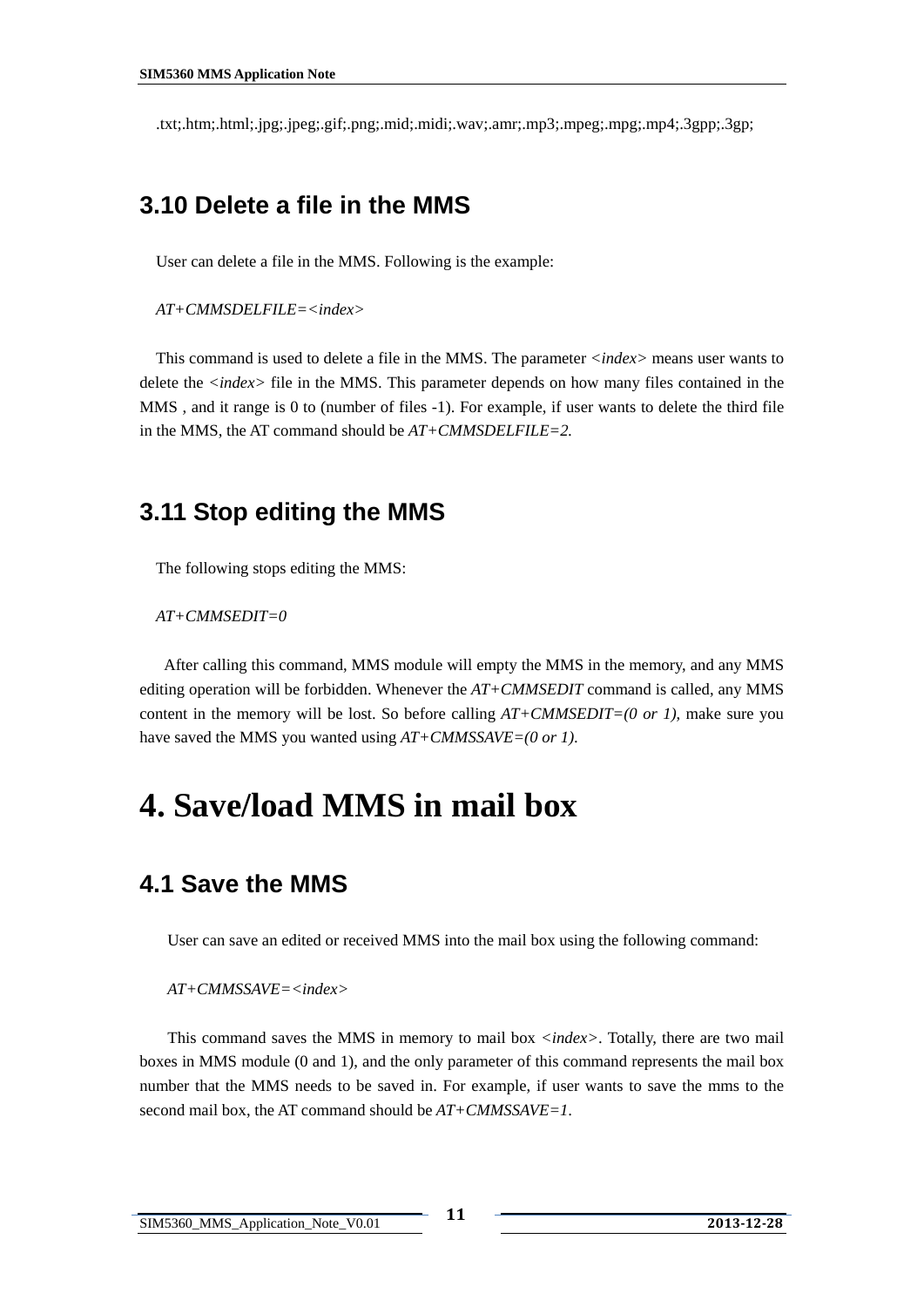### <span id="page-12-0"></span>**4.2 Load the MMS**

User can read a MMS from the mail box using the following command:

*AT+CMMSVIEW=<index>* 

This command loads the MMS from mail box *<index>*, and shows the MMS's main information. Totally, there are two mail boxes in MMS module (0 and 1), and the only parameter of this command represents the mail box number that the MMS needs to be loaded. For example, if user wants to load the MMS from the second mail box, the AT command should be *AT+CMMSVIEW=1*.

#### **4.3 Delete the MMS**

User can clear the MMS in the mail box using the following command:

*AT+CMMSDELETE=<index>* 

This command deletes the MMS in mail box *<index>*. Totally, there are two mail boxes in MMS module (0 and 1), and the only parameter of this command represents the mail box number that the MMS needs to be loaded. For example, if user wants to delete the MMS in the second mail box, the AT command should be *AT+CMMSDELETE=1*.

If user wants to delete both MMS messages in mail boxes, the following command can be used:

*AT+CMMSDELETE*

This command deletes both MMS messages in mail boxes.

# **5. View the MMS in memory**

#### **5.1 View the main information in MMS**

If user want to view the editing/received MMS contained in memory, the following commands should be used:

*AT+CMMSVIEW*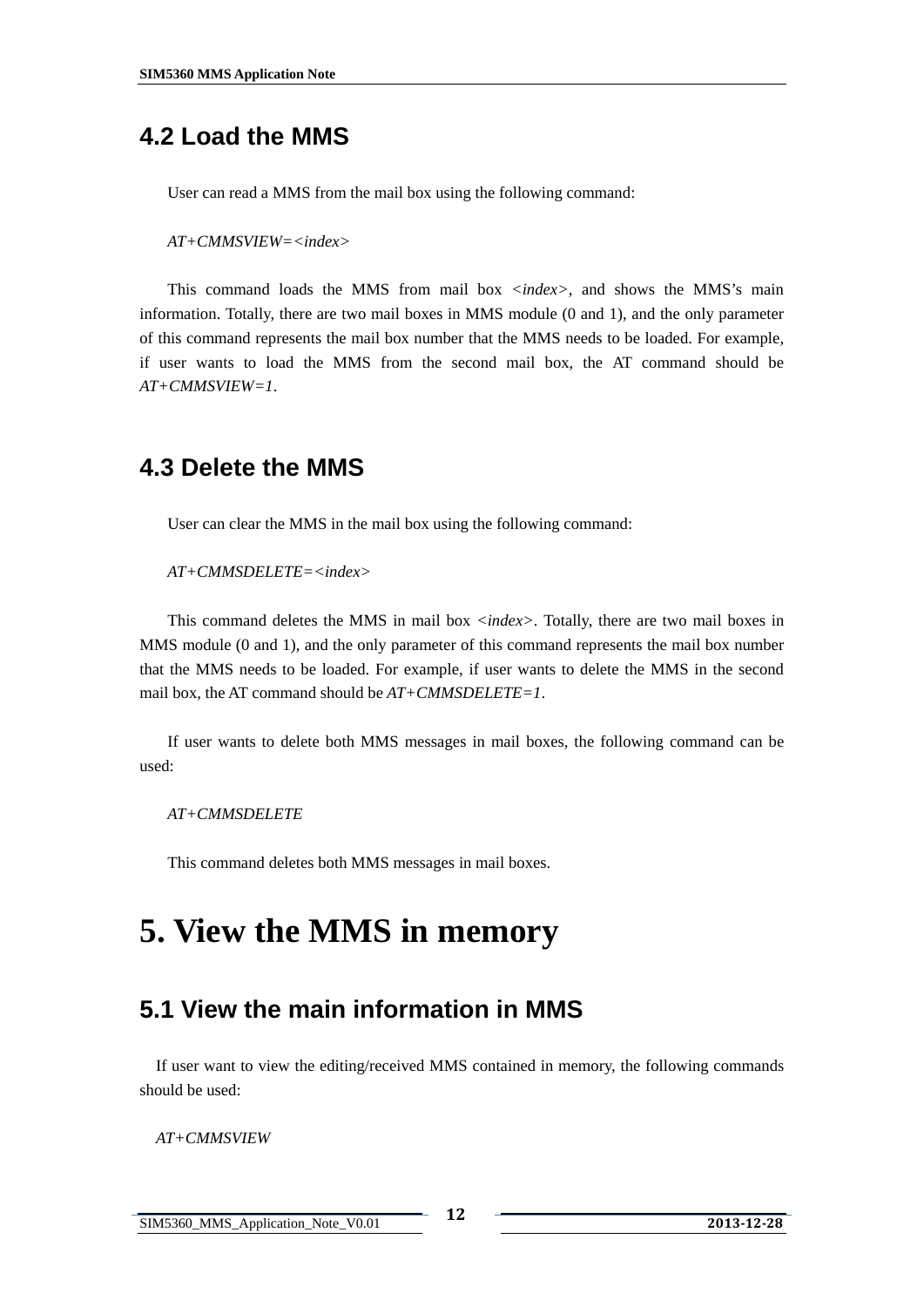<span id="page-13-0"></span> This command has no parameter, and it just shows the main information of the MMS in memory.

#### **5.2 Read a file in MMS**

If user want to read a file in MMS contained in memory, the following commands should be used:

*AT+CMMSREAD=<index>* 

 This command is used to read a file in the MMS. The parameter *<index>* means user wants to read the *<index>* file in the MMS. This parameter depends on how many files contained in the MMS , and it range is 0 to (number of files -1). For example, if user wants to read the third file in the MMS, the AT command should be  $AT+CMMSREAD=2$ . If the file is a text file, the output will be UCS2 little endian format, and in the output, No 0xFFFE is added in front of the file content.

#### **5.3 Snatch a file in MMS**

If user want to snatch a file in MMS in memory, the following commands should be used:

```
 AT+CMMSSNATCH=<index>,<dir>,"<filename>"
```
 This command is used to snatch a file in the MMS and save it to the EFS of module. The parameter *<index>* means user wants to snatch the *<index>* file in the MMS. This parameter depends on how many files contained in the MMS , and it range is 0 to (number of files -1). The <dir> parameter is the directory number, and the <filename> is the filename for the file saved in EFS. For example, if user wants to snatch the third file in the MMS, and save it to as "/Multimedia/Video/2.jpg", the AT command should be  $AT+CMMSSNATCH=2,3,$ "2.jpg". If the file is a text file , the saved file will be in UCS2 little endian format, and in the output, 0xFFFE is added in front of the file content.

# **6. Send the MMS in memory**

User can use the following commands to send a MMS:

*AT+CMMSSEND*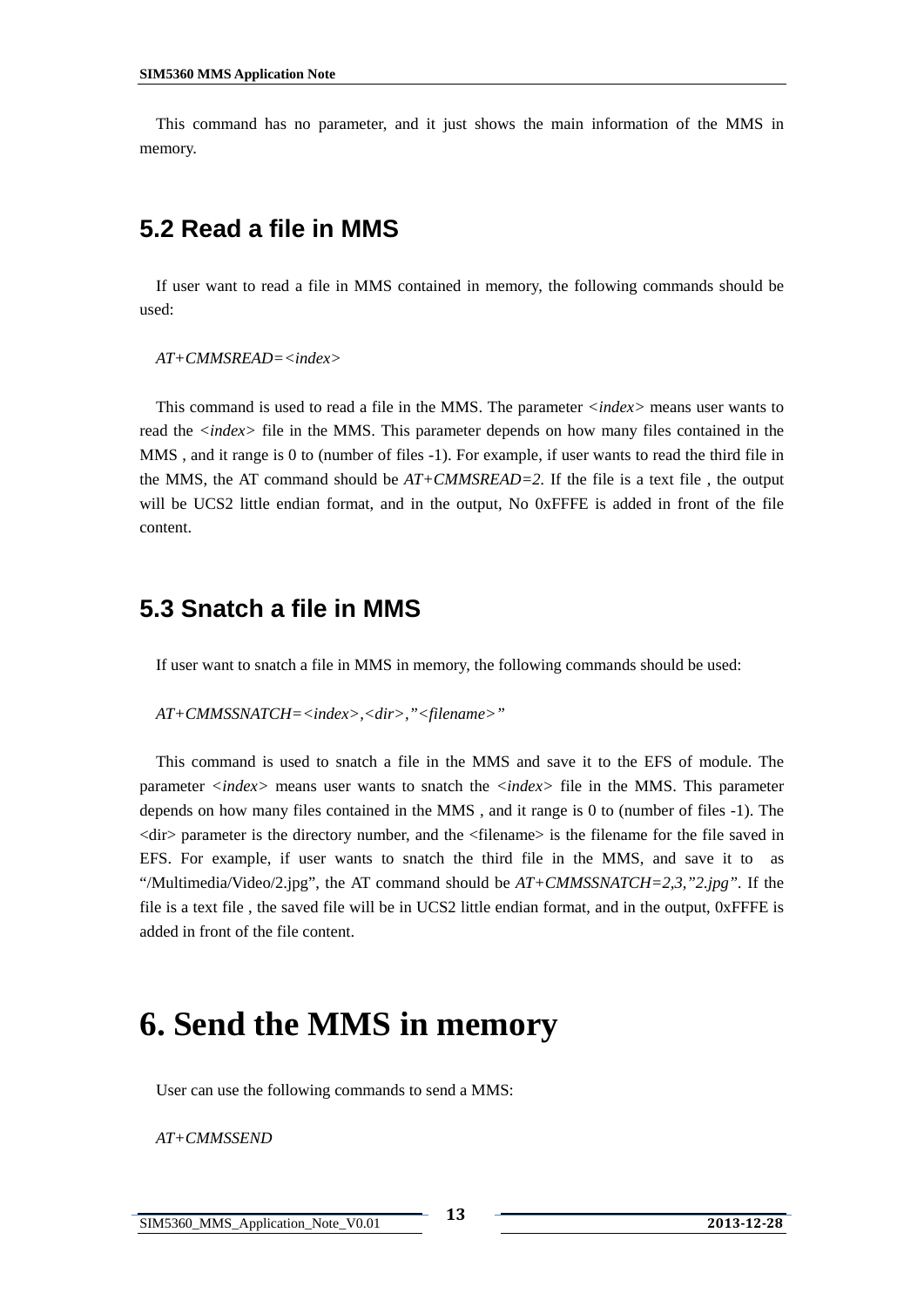<span id="page-14-0"></span> This command sends the MMS in memory to MMSC. After calling this command, it will return OK immediately if the status check is successful, and the MMS sending operation will run in background. When the sending is finished, MMS module will report the result.

Following is a successful operation example:

```
 AT+CMMSSEND 
\overline{OK} …(other AT commands interaction) 
 +CMMSSEND:0
```
Following is failed operation example:

```
 AT+CMMSSEND 
 OK 
 …(other AT commands interaction) 
 +CMMSSEND:<err>
```
 The last report of *+CMMSSEND:<err>* means it failed to send the MMS, the *<err>* 's range is from 170 to 191. For example, if the <err> is 190, it will report *+CMMSSEND:190*.

**Note:** The maximum transaction time for MMS sending is 1 hour.

# **7. Receive a WAP push indication of MMS**

 When MMSC received a new MMS for the current user, it will send a WAP push SMS to module, and the +WAP PUSH MMS indication will be reported to user, Following is an example:

 *+WAP\_PUSH\_MMS: "15001843625","RROpJGJVyjeA","http://192.168.1.2/RROpJGJVyjeA" ,"09/03/17,17:14:41+32",0,13338* 

 In this example, the new MMS URL is *"http://192.168.1.2/RROpJGJVyjeA" . User can use AT+CMMSRECV="http://192.168.1.2/RROpJGJVyjeA" to receive this MMS later.* 

# **8. Receive a MMS in MMSC**

User can use the following commands to receive a MMS:

*AT+CMMSRECV="<url>"*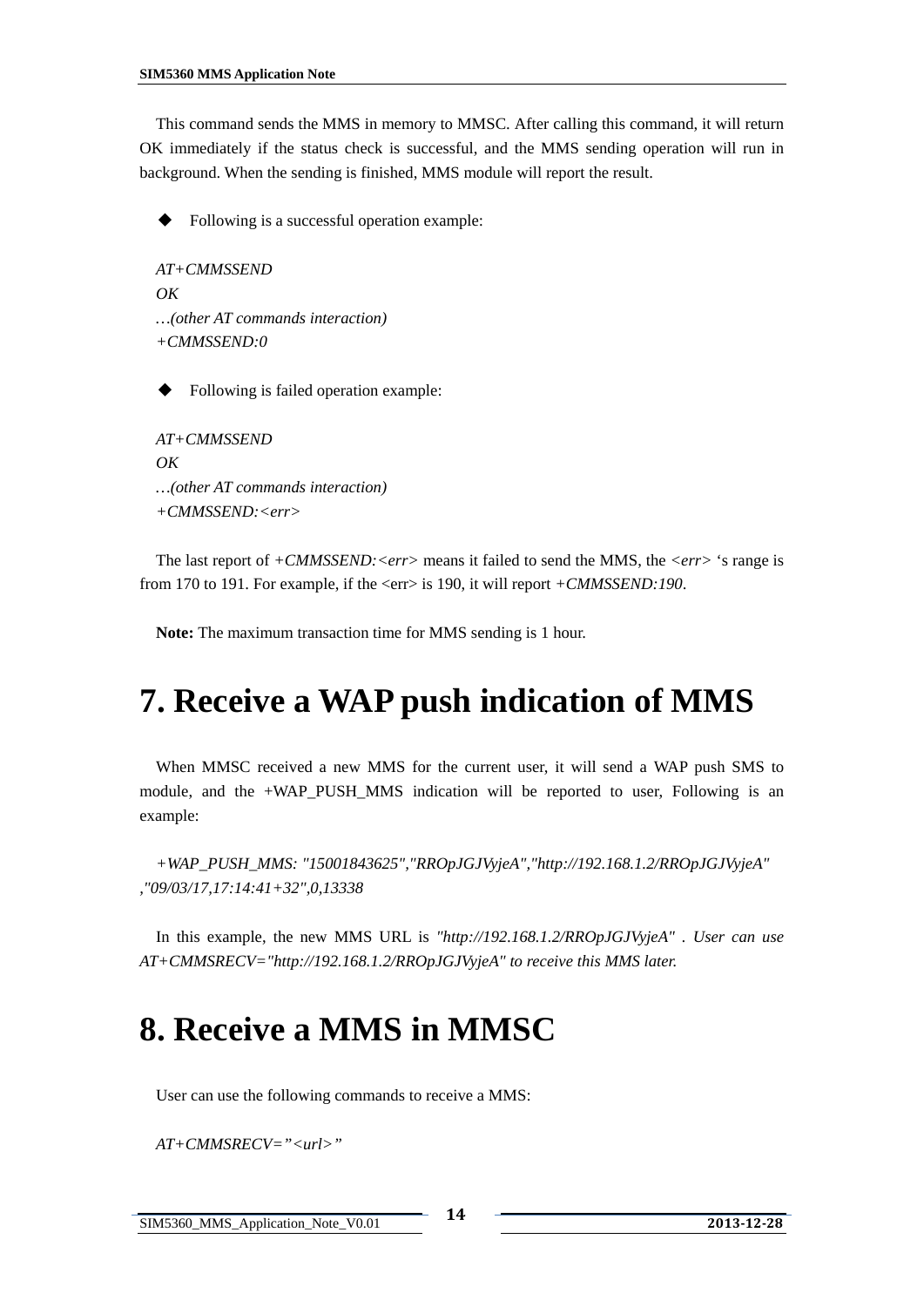<span id="page-15-0"></span> This command receives the MMS in memory to MMSC. After calling this command, it will return OK immediately if the status check is successful, and the MMS receiving operation will run in background. When the receiving is finished, MMS module will report the result.

Following is a successful operation example:

```
 AT+CMMSRCEV="http://192.168.1.2/RROpJGJVyjeA" 
 OK 
 …(other AT commands interaction) 
 +CMMSRECV:0
```
Following is failed operation example:

```
 AT+CMMSRCEV="http://192.168.1.2:7082/NScYJXX80VXC" 
 OK 
 …(other AT commands interaction) 
 +CMMSRECV:<err>
```
 The last report of *+CMMSRECV:<err>* means it failed to receive the MMS, the *<err>* 's range is from 170 to 191. For example, if the <err> is 190, it will report  $+CMMSRECV:190$ .

 The *AT+CMMSRECV="url"* command can only be executed in MMS edit disable status(*AT+CMMSEDIT=0*).

**Note:** The maximum transaction time for MMS receiving is 1 hour.

# **9. Unsolicited Result code of MMS**

# **9.1 Indication of Sending/Receiving MMS**

| MMS Sending                                                                                               | Description                                                        |
|-----------------------------------------------------------------------------------------------------------|--------------------------------------------------------------------|
| $+CMMSSEND: $                                                                                             | This indication means the result of sending MMS. If successful, it |
|                                                                                                           | reports +CMMSSEND:0, or else, it report +CMMSSEND: <err></err>     |
| <b>MMS</b> Notification                                                                                   | Description                                                        |
| +WAP_PUSH_MMS: <send< td=""><td>This indication means there is a new MMS received in the MMS</td></send<> | This indication means there is a new MMS received in the MMS       |
| $er$ \left{\mathbf{c}{\mathbf{c}}} \left(\mathbf{c}{\mathbf{c}}} \left(\mathbf{c}} \left(\mathbf{c}})     | center.                                                            |
| cation>, <timestamp>,<cl< td=""><td></td></cl<></timestamp>                                               |                                                                    |
| $ass$ $\leq$ size $>$                                                                                     |                                                                    |
| <b>MMS</b> Receiving                                                                                      | Description                                                        |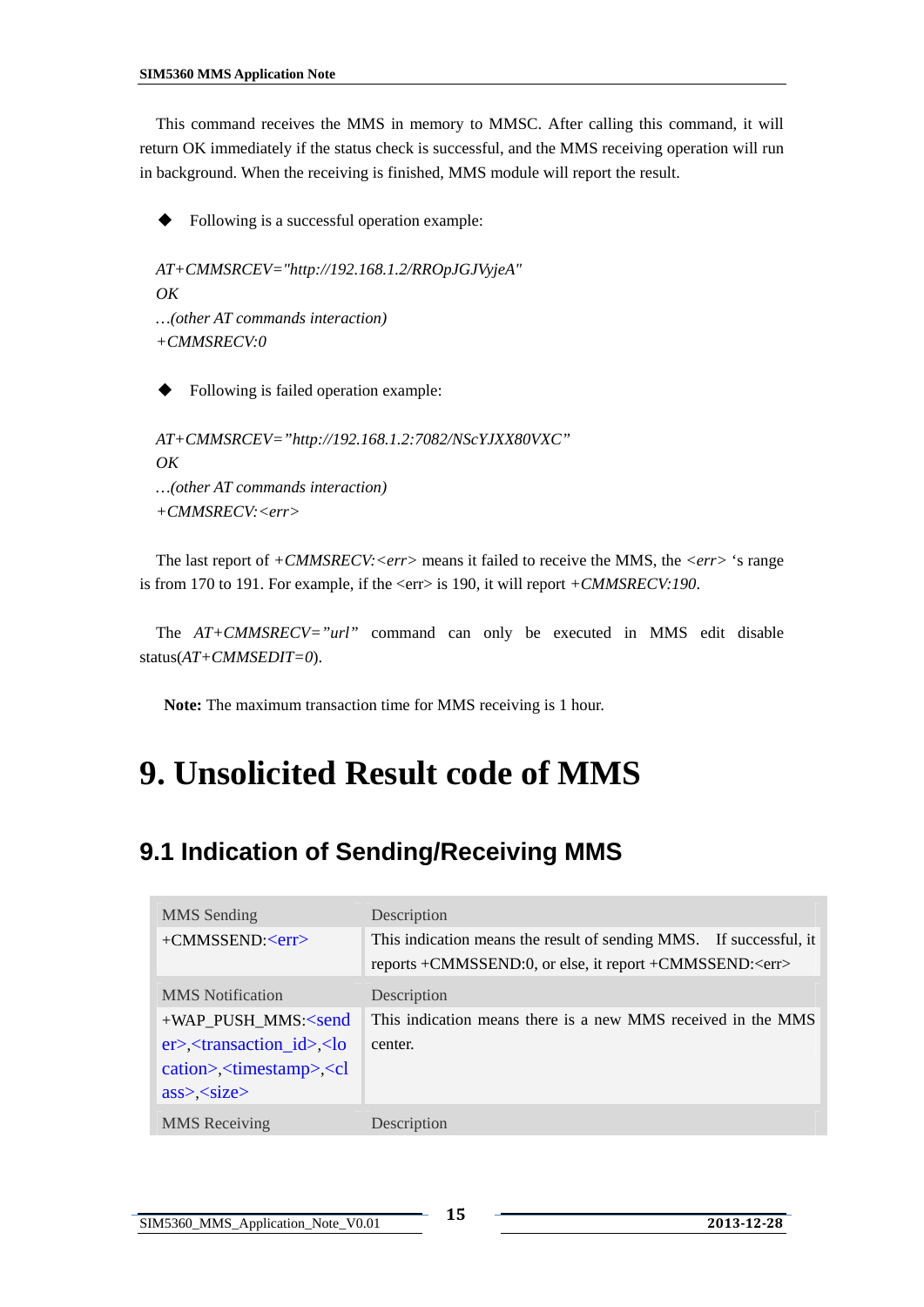<span id="page-16-0"></span>

| $+$ CMMSRECV: $\langle$ err $>$ | This indication means the result of receiving MMS. If  |
|---------------------------------|--------------------------------------------------------|
|                                 | successful, it reports +CMMSRECV:0, or else, it report |
|                                 | +CMMSRECV: <err></err>                                 |

#### **Defined values**

| $\langle$ sender $\rangle$                     |  |  |
|------------------------------------------------|--|--|
| The sender address of the received MMS         |  |  |
| <transaction_id></transaction_id>              |  |  |
| The X-Mms-Transaction-ID of the received MMS   |  |  |
| $<$ location $>$                               |  |  |
| The X-Mms-Content-Location of the received MMS |  |  |
| <timestamp></timestamp>                        |  |  |
| The timestamp of the WAP push message          |  |  |
| <class></class>                                |  |  |
| The X-Mms-Class of the received MMS            |  |  |
| $0 -$ Expired                                  |  |  |
| 1 – Retrieved                                  |  |  |
| 2 – Rejected                                   |  |  |
| $3 -$ Deferred                                 |  |  |
| 4 – Unrecognized                               |  |  |
| $<$ size $>$                                   |  |  |
| The size of the received MMS                   |  |  |

#### **Examples**

```
+WAP_PUSH_MMS
```

```
+WAP_PUSH_MMS: "15001844675","RROpJGJVyjeA","http://211.136.112.84/RROpJGJVyjeA" 
,"09/03/17,17:14:41+32",0,13338
```
# **9.2 Summary of CME ERROR codes for MMS**

| Code of $\langle$ err $\rangle$ | Description                                |
|---------------------------------|--------------------------------------------|
| 201                             | Unknown error for mms                      |
| 171                             | MMS task is busy now                       |
| 172                             | The mms data is over size.                 |
| 173                             | The operation is over time.                |
| 174                             | There is no mms receiver                   |
| 175                             | The storage for address is full            |
| 176                             | Not find the address                       |
| 177                             | Invalid parameter                          |
| 178                             | Failed to read mms                         |
| 179                             | There is not a mms push message (reserved) |
| 180                             | Memory error                               |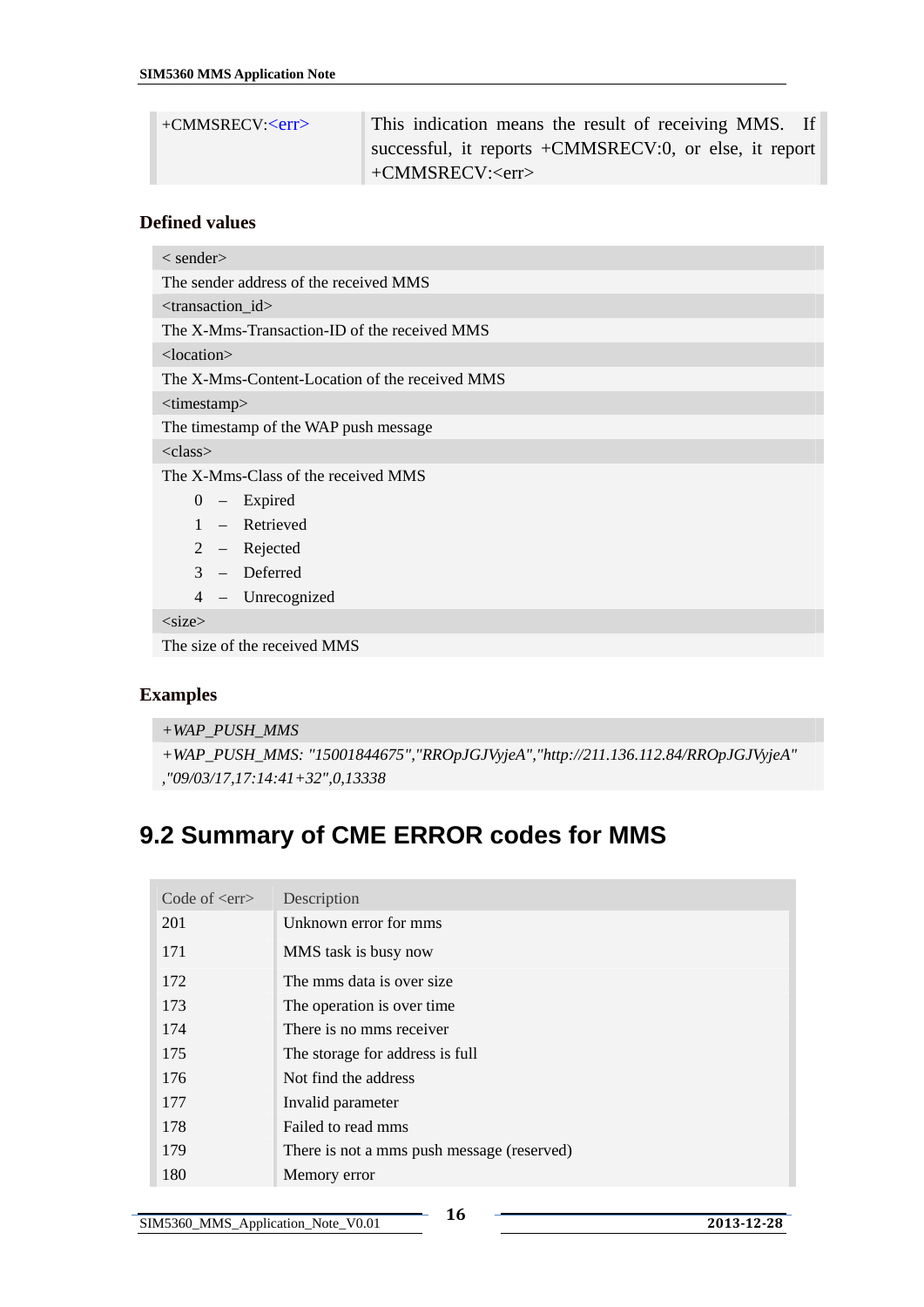<span id="page-17-0"></span>

| 181 | Invalid file format       |
|-----|---------------------------|
| 182 | The mms storage is full   |
| 183 | The box is empty          |
| 184 | Failed to save mms        |
| 185 | Busy editing mms now      |
| 186 | Not allowed to edit now   |
| 187 | No content in the buffer  |
| 188 | Failed to receive mms     |
| 189 | Invalid mms pdu           |
| 190 | Network error             |
| 191 | Failed to read file in UE |

# **10. MMS AT Command Samples**

| Set the parameters                                                                 | <b>Comments</b>                                                                                              |
|------------------------------------------------------------------------------------|--------------------------------------------------------------------------------------------------------------|
| AT+CMMSCURL="192.168.1.2:7082/xst=test"<br><b>OK</b>                               | Set the MMS center URL without "http://"                                                                     |
| AT+CMMSPROTO=1,"10.0.0.172",80<br>OK                                               | Use HTTP protocol to send/receive MMS, set<br>the IP address and port of MMS proxy to<br>"10.0.0.172" and 80 |
| AT+CMMSSENDCFG=6,3,0,0,2,4<br>OK                                                   | Set the parameter of MMS to send.<br>This is<br>unnecessary to set.                                          |
| Send MMS                                                                           | Comments                                                                                                     |
| AT+CGSOCKCONT=1,"IP","myapn"<br>OK                                                 | Set the PDP context profile.                                                                                 |
| $AT+CMMSEDIT=1$<br>OK                                                              | Set the edit mode to 1.                                                                                      |
| AT+CMMSDOWN="TITLE",10<br>$>\!$ Test title<br>OK.                                  | Set the title of MMS to "Test title".                                                                        |
| $AT+CMMSDOWN="FILE", 3," 1.jpg"$<br>OK                                             | Add the "C:\VideoCall\1.jpg" in EFS of<br>module to the MMS body.                                            |
| AT+CMMSDOWN="TEXT",120,"t1.txt"<br>>My test content(file content, 120 bytes)<br>OK | Add a text file named "t1.txt" with length of<br>120 bytes.                                                  |
| AT+CMMSRECP="13918181818"                                                          | Add a recipient of "13918181818"                                                                             |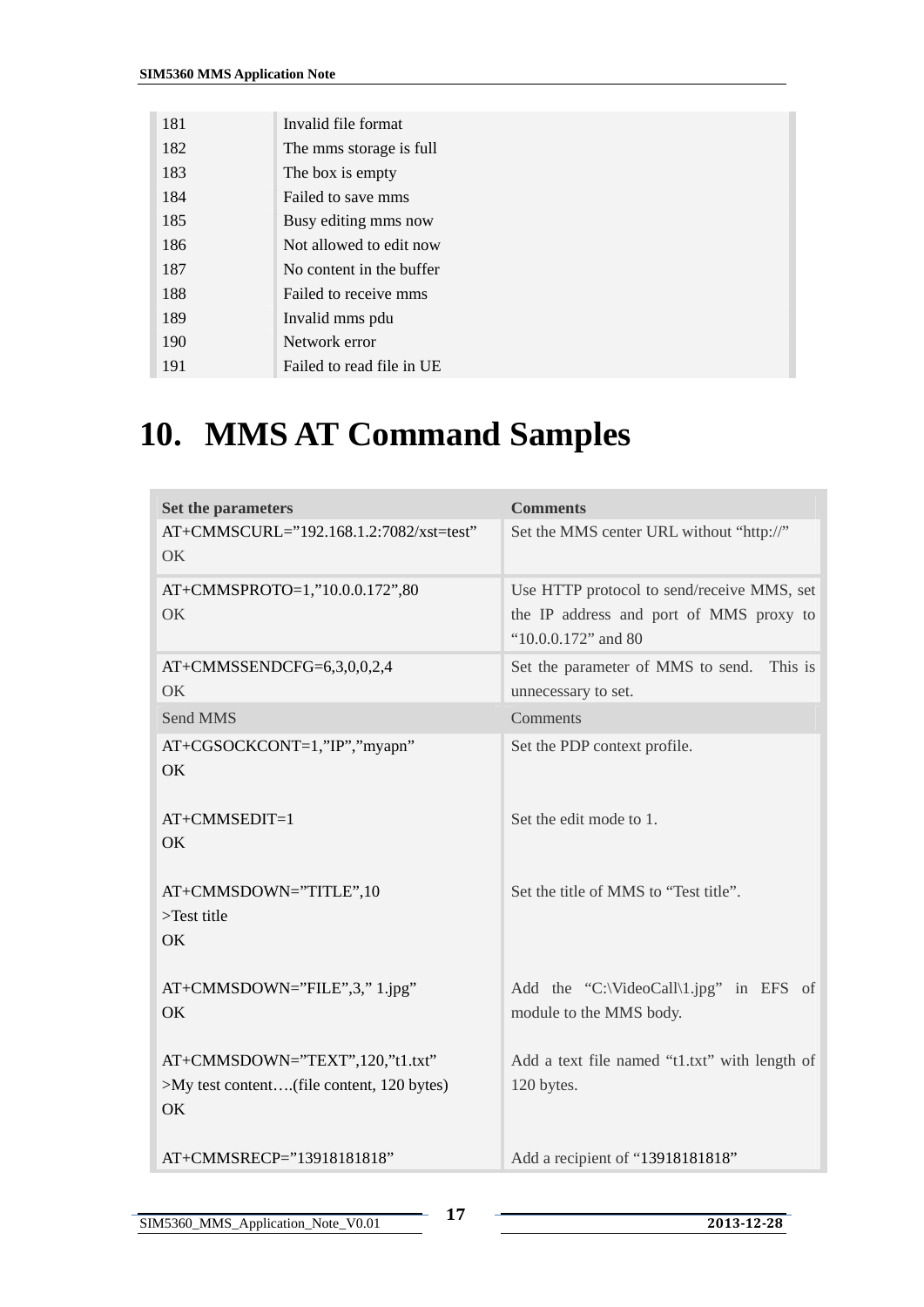| OK                                                                                                                           |                                                                                                                                             |
|------------------------------------------------------------------------------------------------------------------------------|---------------------------------------------------------------------------------------------------------------------------------------------|
| AT+CMMSRECP="T1@TEST.COM"<br>OK                                                                                              | Add a recipient of T1@TEST.COM                                                                                                              |
| AT+CMMSCC="15013231222"<br>OK                                                                                                | Add a copy recipient of "15013231222"                                                                                                       |
| AT+CMMSSAVE=1<br>OK                                                                                                          | Save the MMS to mail box of index 1.                                                                                                        |
| AT+CMMSSEND<br>OK                                                                                                            | Send the MMS.                                                                                                                               |
| +CMMSSEND: 0                                                                                                                 | After MMS is sent successfully,<br>This<br>command indicates success of sending. If<br>failed, +CME ERROR: <err> will be reported.</err>    |
| <b>Receive MMS</b>                                                                                                           | Comments                                                                                                                                    |
| +WAP_PUSH_MMS:<br>"15001844675", "RROpJGJVyjeA", "http://211.136<br>.112.84/RROpJGJVyjeA"<br>,"09/03/17,17:14:41+32",0,13338 | Receiving a new MMS notification.                                                                                                           |
| AT+CGSOCKCONT=1,"IP","myapn"<br>OK                                                                                           | Set the PDP context profile.                                                                                                                |
| AT+CMMSEDIT=0<br>OK                                                                                                          | Set the mms edit mode to 0.                                                                                                                 |
| AT+CMMSRECV="http://211.136.112.84/RROpJ Receive MMS using the location contained in<br>GJVyjeA"<br>OK                       | +WAP_PUSH_MMS indication.                                                                                                                   |
| +CMMSRECV: 0                                                                                                                 | After MMS is received successfully, this<br>command indicates success of receiving. If<br>failed, +CME ERROR: <err> will be reported.</err> |
| AT+CMMSSAVE=0<br>OK                                                                                                          | If receiving successfully, save it to mail box.                                                                                             |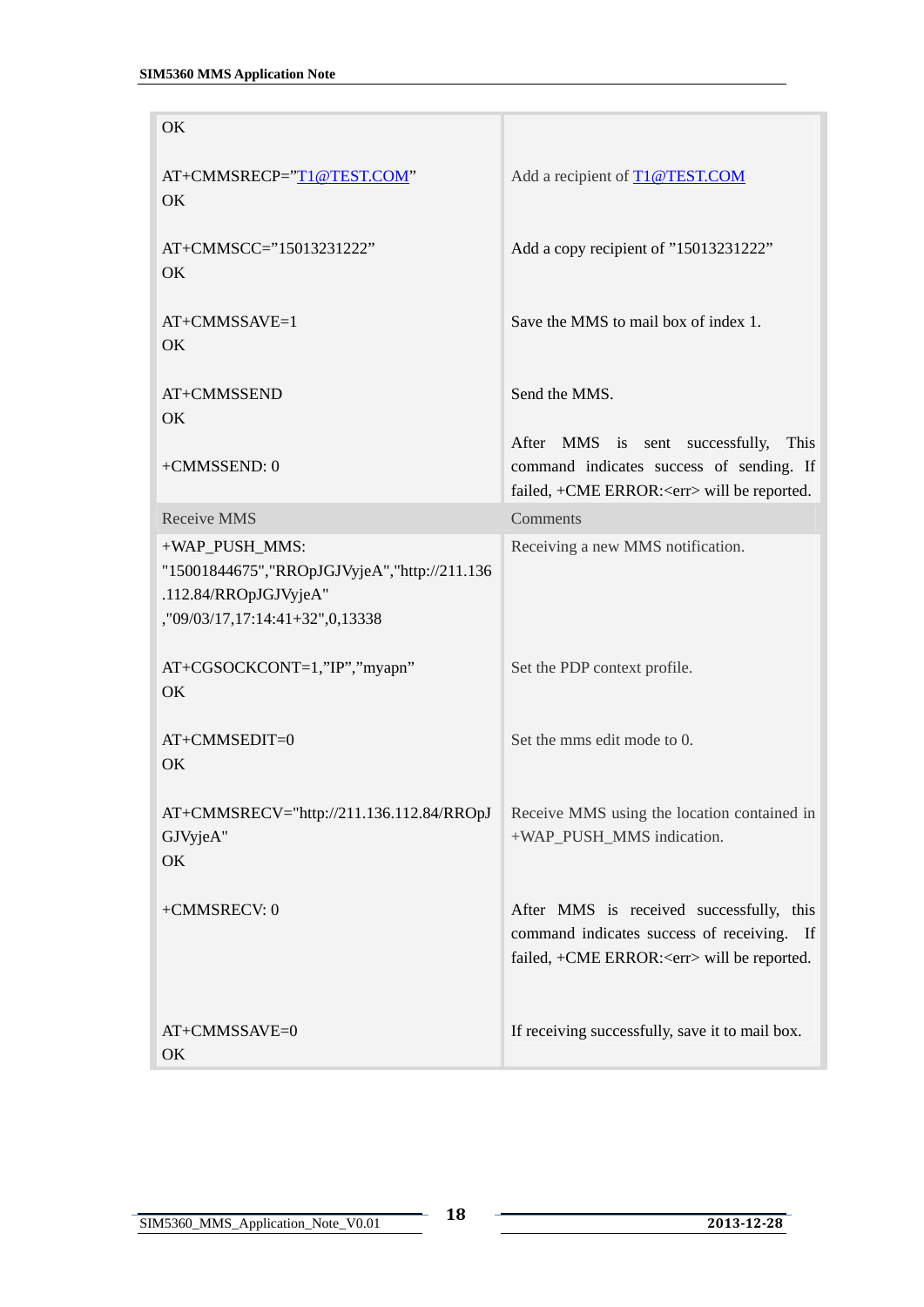# <span id="page-19-0"></span>**11. Conflict AT Commands**

Following AT commands cannot be used with MMS AT commands together:

- **TCP/IP Related AT Commands.**
- z FTP/HTTP/EMAIL/GPS AT Commands.